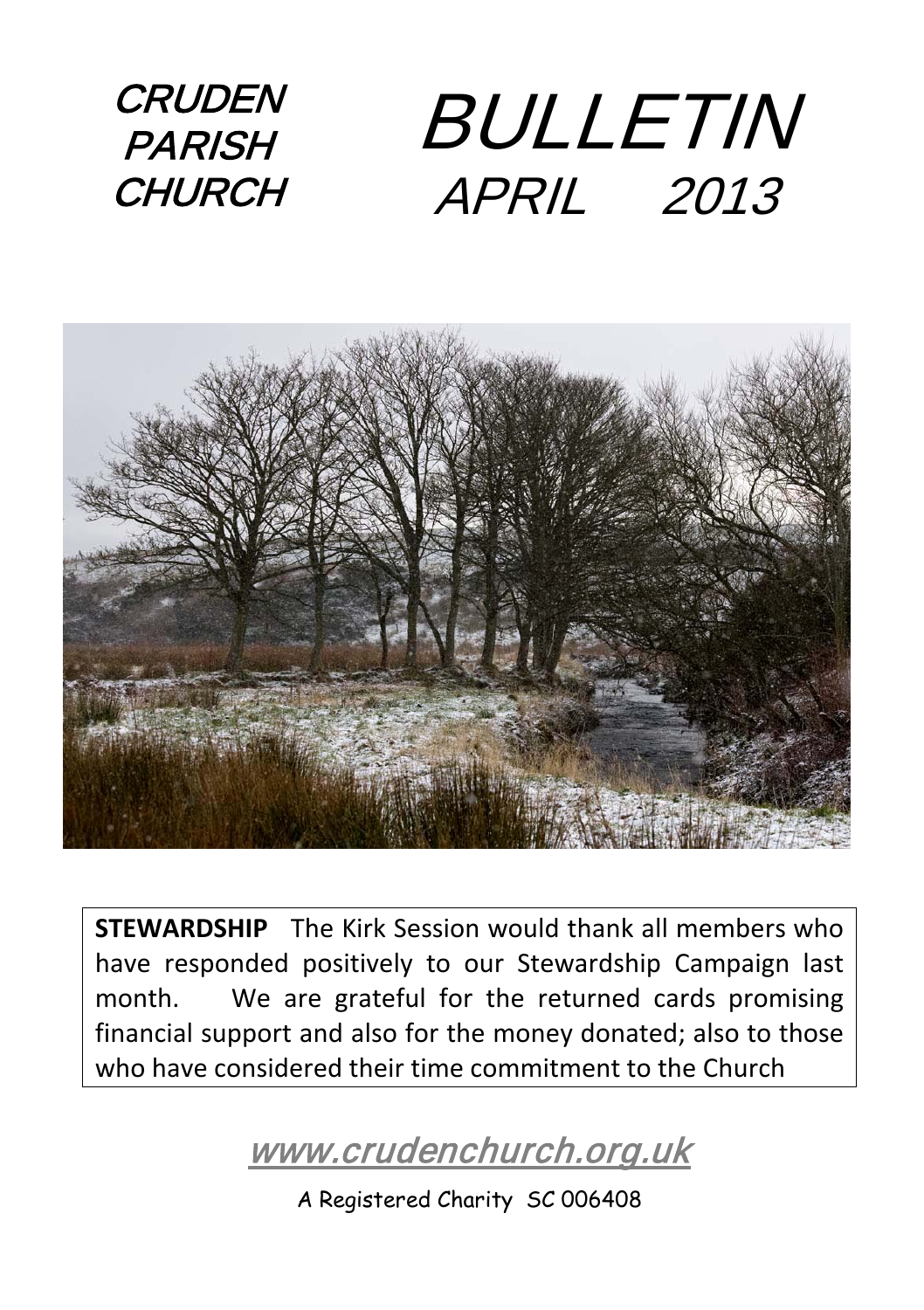# **DIARY DATES**

# **APRIL 2013**

### EACH WEEK (Except during school holidays) *Sundays* 10.00 am Children's Junior Church in the Church & Stables

| Wednesday 3rd: |                | PLEASE NOTE<br><b>NO</b> Coffee and Chat this month           |       |                                    |      |
|----------------|----------------|---------------------------------------------------------------|-------|------------------------------------|------|
| Sunday 7th     | $\ddot{\cdot}$ | <b>MORNING SERVICE</b>                                        |       | $10.00$ am                         |      |
| Monday 8th     | $\sim$ 1       | Watch and Talk Group<br>Marilyn Samways, Burnview, Cruden Bay |       | 7.30 pm in the home of             |      |
| Sunday 14th:   |                | <b>MORNING SERVICE</b>                                        |       | $10.00$ am                         |      |
| Sunday 21st    | $\ddot{\cdot}$ | <b>MORNING SERVICE</b>                                        |       | $10.00 \text{ am}$                 |      |
| Monday 22nd    | $\cdot$ :      | Kirk Session                                                  |       | $7.30 \text{ pm}$                  | Hall |
| Sunday 28th    | $\ddot{\cdot}$ | <b>MORNING SERVICE</b><br>Service conducted by Elders         |       | $10.00$ am                         |      |
| Monday 29th :  |                | The Guild AGM<br>"Buchan Coast's Wild Flowers"                |       | $7.30 \text{ pm}$<br>Janet McLeman | Hall |
|                |                |                                                               | M A Y |                                    |      |

Wednesday 1st : Coffee and Chat 10.30 am Hall Presbyterial Coffee Evening 7.30 pm Fraserburgh

*The Kirk Session decided that this year there would be an opportunity throughout Holy Week to contribute to THE GETHSEMANE APPEAL.*

*This Appeal had been launched to help provide a Therapeutic Roof Garden at Aberdeen Royal Infirmary for the benefit of particularly long term patients and their relatives.*

**If you would like to donate, additional Information is available at www.facebook.com/ari.roofgarden**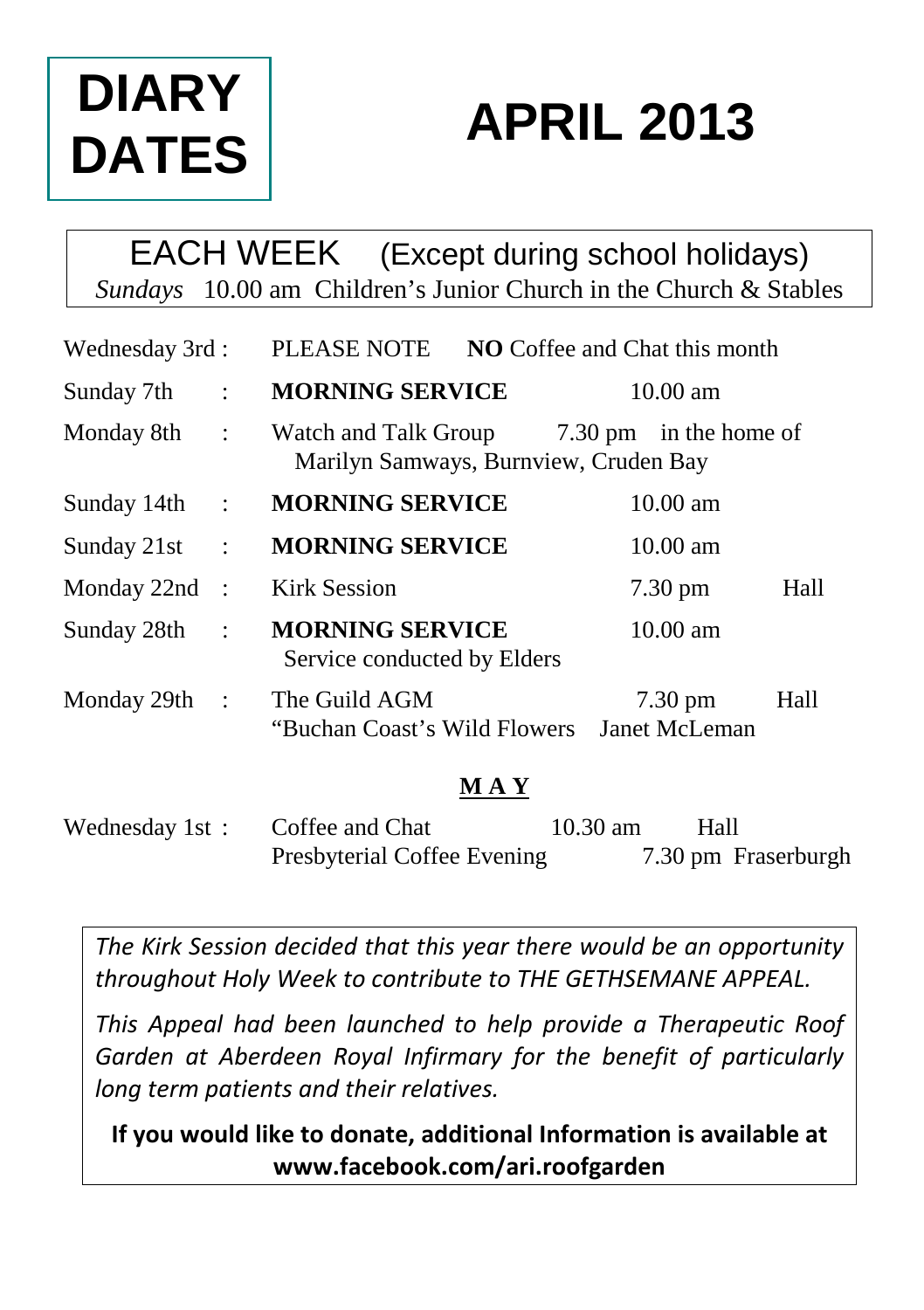## FROM THE MINISTER 28 March 2013

Dear Friends

#### **WANTED - A CHURCH OFFICER**

At a recent meeting, the Kirk Session accepted the resignation, for medical reasons, of David Singleton as Church Officer. I would like to express my thanks to him for the time he has served in that capacity.

The Kirk Session would like to appoint a new church officer. Duties centre on ensuring that the church properties are open and ready for any events held in them, including Sunday morning services, weddings and funerals and midweek evening events. A flexible approach can be taken to the exact duties to be undertaken.

I will be happy to pass on any other information to anyone who might be interested in serving the church in this way or who might know someone who would be. This is a job that would suit a fit, recently retired person, male or female who can drive, bearing in mind the location of our church.

#### **WORSHIP ELDERS**

I write this half way through Holy Week and by the time you read this Easter will be past. I was delighted that a number of elders, who have all undergone some training in worship leading, were willing to take responsibility for the Holy Week services from Monday to Thursday. All of them have put in a considerable amount of time preparing for this involvement and I am grateful to them all for doing such a good job.

On a few occasions later in the year, starting at the end of this month when I shall be conducting communion in Peterhead Trinity Church, elders will be responsible for leading worship in the church on Sunday mornings. This is not an easy commitment for them to make. I believe this will help strengthen the church if, when the time comes, there is a period of lengthy vacancy for it means that there will be resources from within the church to enable it to function as a church, even when an Interim Moderator or Readers are not available.

Your friend and minister

Rodge Neilson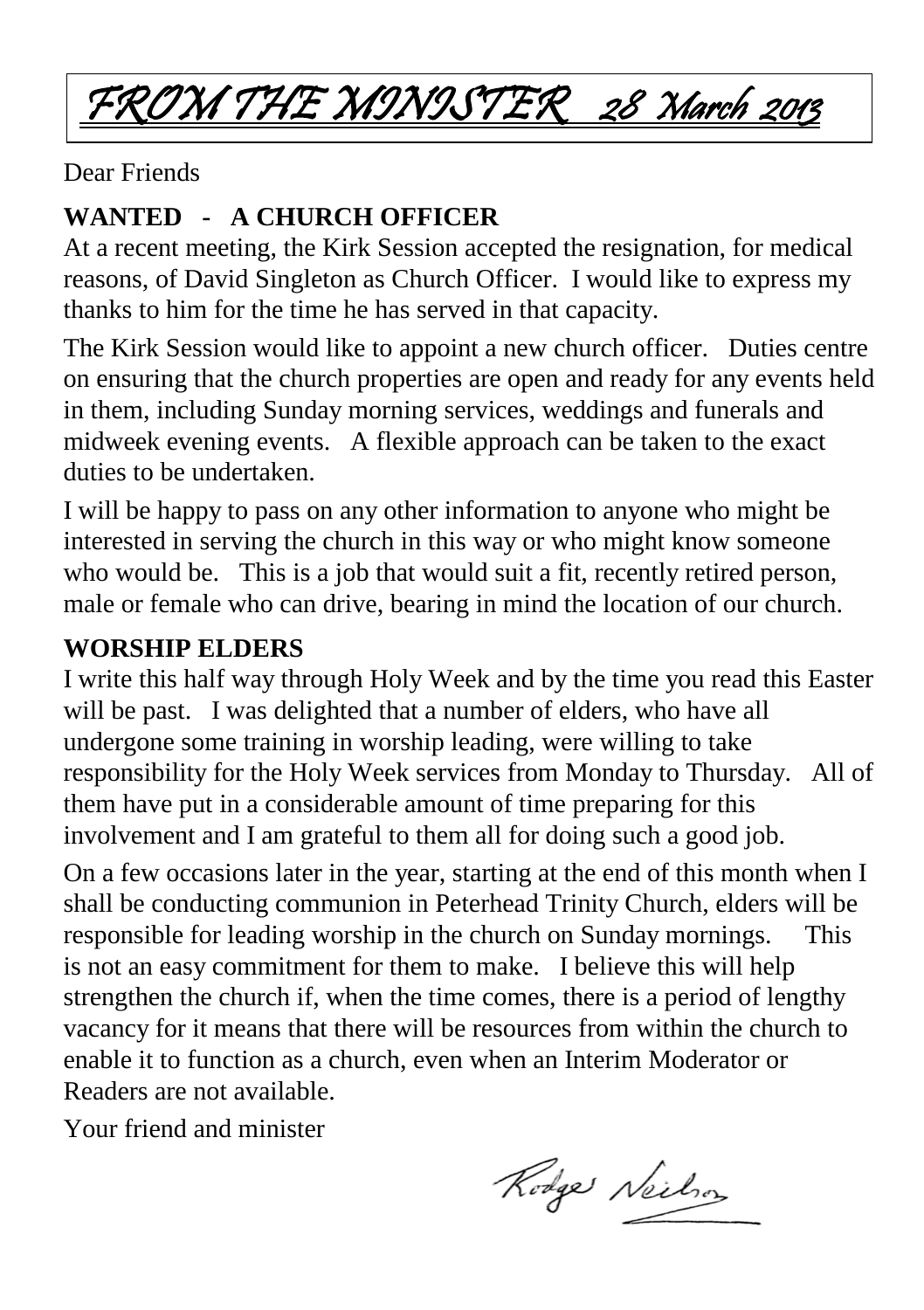# **PARISH REGISTER**

\*(denotes church member)

#### **DEATH**

\*Mr Albert Mee, Auchtercrag Care Home. Ellon \*Mrs Florence Beddie, 55 Berryden Road, Peterhead Mrs Ruth Adamson, Smithy House, Aulton Road, Cruden Bay

 $\overline{a}$ 

*The Kirk Session, at its March meeting, reappointed the Session Clerk, Robert Esson, to represent it at the Presbytery of Buchan for next Session starting on 1 July. He has new contact details. His new phone number is 01779 813049 and his new email is [robertesson@btinternet.com](mailto:robertesson@btinternet.com)*

**FAIRTRADE** I am pleased to report that the Fairtrade stall at the beginning of March sold goods to the value of £347.60 with £34 being passed on to the Treasurer for funds. Wilma & I are delighted with the response & would express our thanks to all who supported Fairtrade.

#### *Beatrice Fawkes*

**GETTING THE BROADER PICTURE** The Kirk Session is grateful to those of its members who have been/will be attending meetings outwith the parish. Session Clerk, Robert Esson was at a **Spiritual Nurture Day Conference** and reports on it in this issue of the Bulletin.

Jean Beedie and Beatrice Fawkes joined the Cruden members of Presbytery at a **Presbytery Plan Conference** in March which sought to open up the subject of the future deployment of ministers and congregations for mission.

Beatrice Fawkes and Robert Esson will represent Session at the **Eldership Consultation Seminar** being held in Rubislaw Church Centre, Aberdeen, on 16 April.

THE NEXT ISSUE OF THE BULLETIN WILL COME OUT ON **28 April**. Copy for inclusion to be handed in to the Manse as soon as possible.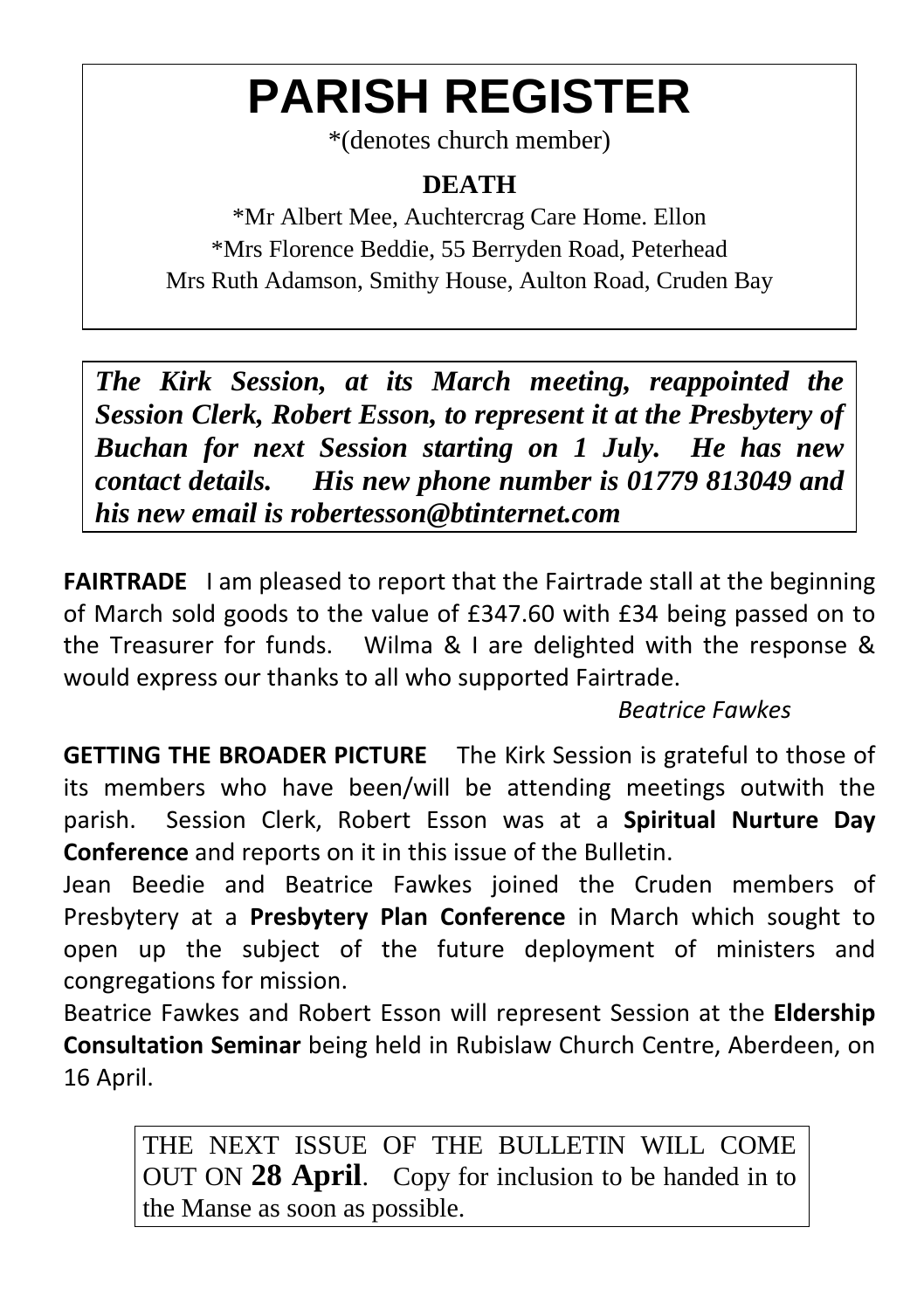### SUNDAY MORNING DUTIES 10 am

| <b>Date</b> | Door                                 | <b>Flowers</b>      | <b>Teas</b>                                | <b>Children</b>                                  |
|-------------|--------------------------------------|---------------------|--------------------------------------------|--------------------------------------------------|
| 7 Apr       | Norma Formanl<br>Annette Garden      | Mary McNaughtan     | Doreen Buchan<br><b>Betty Forrester</b>    | Easter Holidays                                  |
| 14 Apr      | Irene Will<br>Annette Garden         | Ellma Watson        | <b>Beatrice Fawkes</b><br>Norma Forman     | Easter Holidays                                  |
| 21 Apr      | Helen Harper<br><b>Barrie Harper</b> | Atholene Ritchie    | Dorothy Cruickshank<br><b>Sharon Clark</b> | Katherine Hyman<br>Maureen Reid<br>Brenda Cadger |
| 28 Apr      | Helen Harper<br><b>Barrie Harper</b> | Norma Forman        | Rosemary Reid<br><b>Betty Morris</b>       | Karla Buswell<br>Helen Smith<br>Irene Siddle     |
| 5 May       | Muriel Cantlay<br>Jim Macdonald      | <b>Betty Morris</b> | Norma Forman<br>Wilma Moir                 | School Holiday                                   |
| 12 May      | Muriel Cantlay<br>Jim Macdonald      | Jean Beedie         | Liz Carnie<br>Dorothy Cruickshank          | Katherine Hyman<br>Maureen Reid<br>Brenda Cadger |
| 19 May      |                                      | <b>NO SERVICE</b>   |                                            | Karla Buswell<br>Helen Smith<br>Irene Siddle     |
| 26 May      | Mary Bratton<br>Lewis McKechnie      | Anne McNaughton     | Marilyn Samways<br>Fiona Stephen           | Katherine Hyman<br>Maureen Reid<br>Brenda Cadger |

**TO THOSE ON SUNDAY DUTY If you are unable to fulfil your door duty, please try to find your own replacement before informing the Minister (door rota) 841229 or Wilma Moir (teas rota) 841516.**

### CRUDEN CHURCH GUILD

This year, the Guild AGM is on Monday 29 April at 7.30 pm in the church hall. Special guest that evening will be Janet McLeman taking about "Buchan Coast's Wild Flowers"

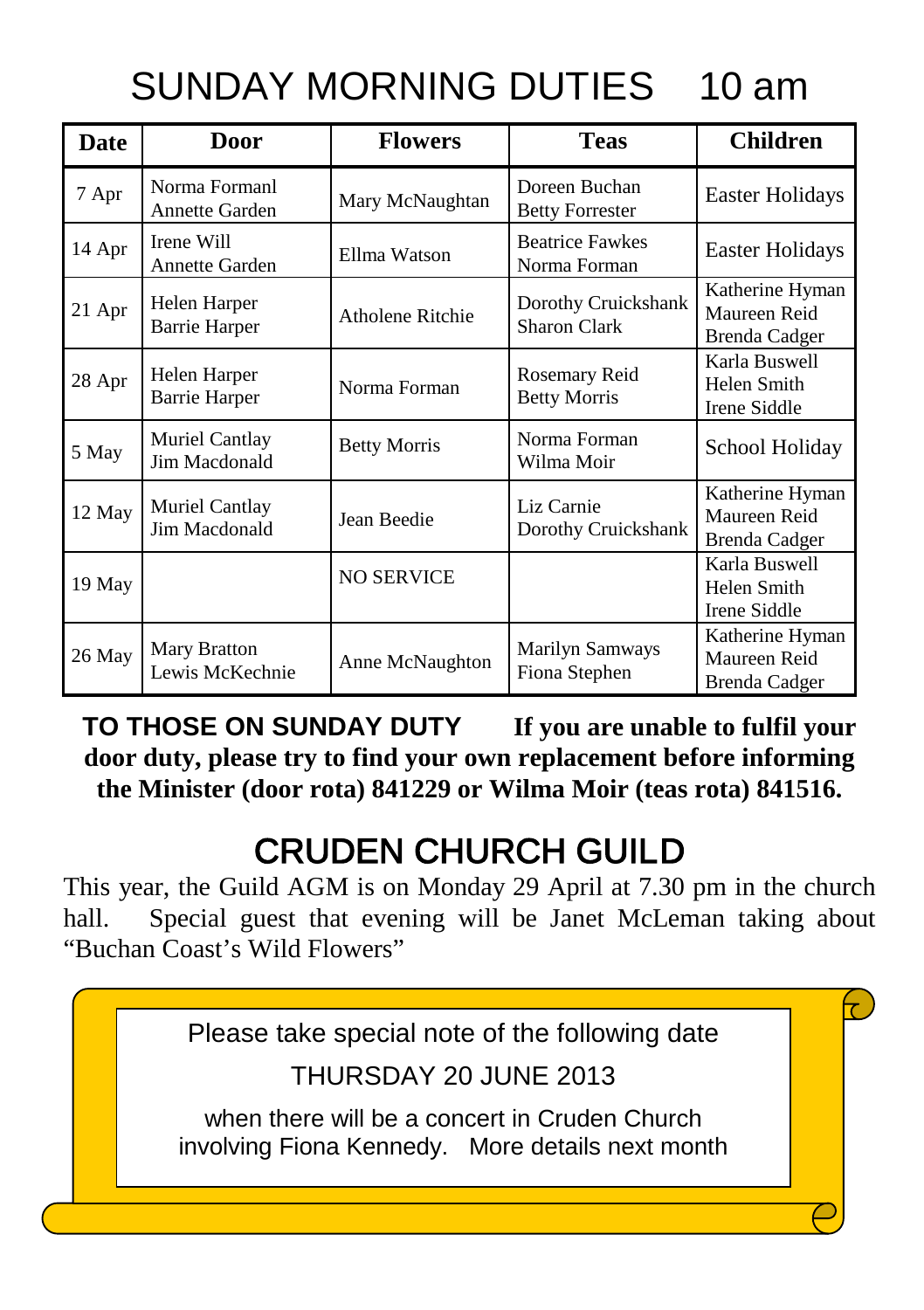

## Christian Aid Week 12 -18 May 2013

The Buttery Morning will be on Saturday 11 May from 10.00 am until 11.30 am in the Public Hall, Hatton. Raffles will be on sale as usual. Also a tombola. Admission - £3 per person.

The House-to-House collection, to be organised by Mary Bratton in Cruden Bay and Rosemary Reid in Hatton, will take place during the week of 12 - 18 May. Every year we need to recruit a few different collectors. Even if you can only do one evening or a couple of hours collecting, that would be a big help. Please think about offering your services to either of these two ladies.

We appeal to those who are tax payers to complete the Gift Aid part on the envelope - this has a value of 28% currently, which means for every £10 gifted, we can claim another £2.80 from the government in tax, which is a very worthwhile boost for charities.



Following best practice, there is beside the First Aid Box on a church hall bookshelf an Incident Report Log. Any accident, particularly causing injury, however slight, should be recorded by filling up the Log.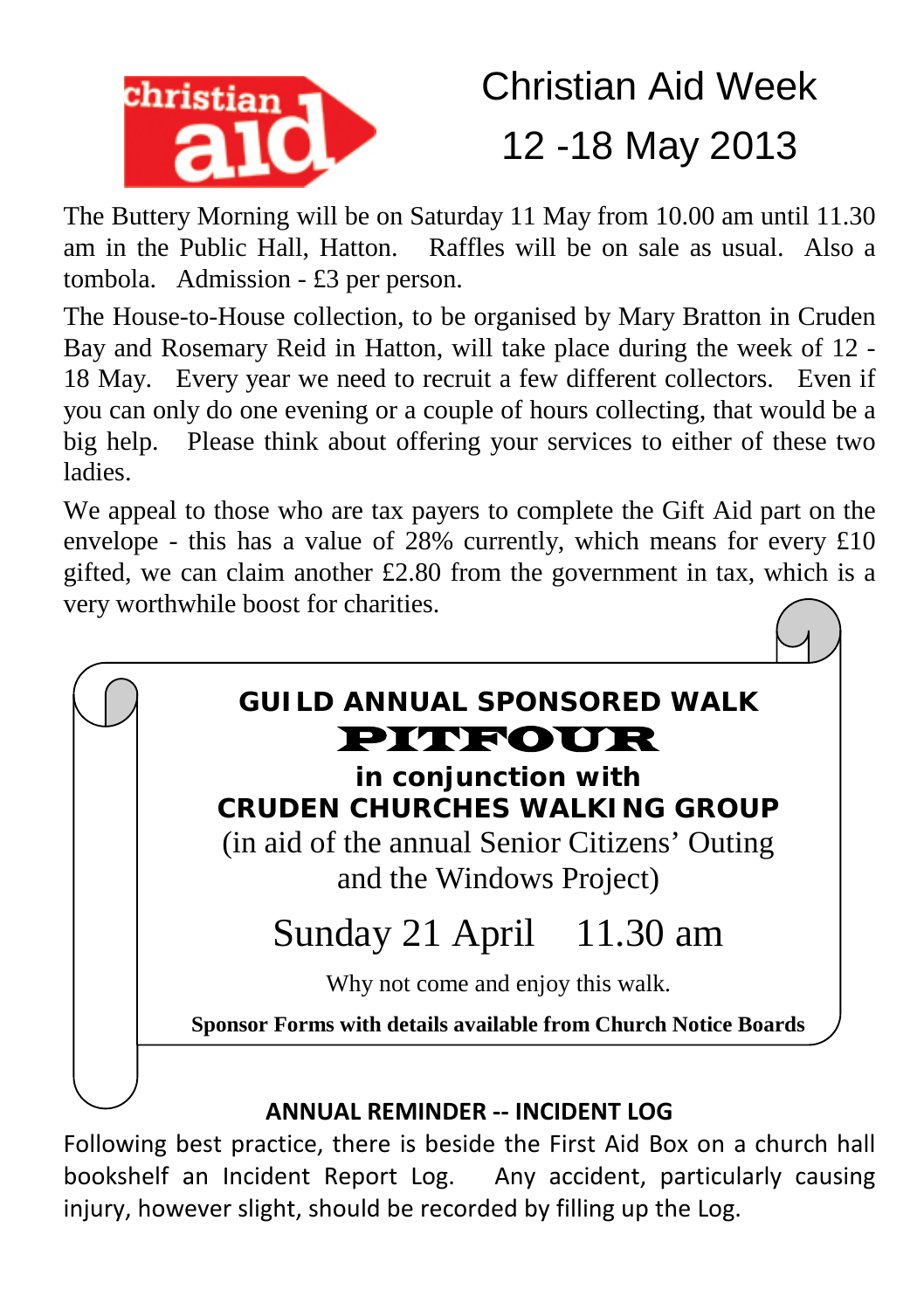## 2013 CONGREGATIONAL WALKS

#### **A leaflet with more information about the various walks is available on request or can be picked up from the Church Welcome Area.**

This month's walk is on Sunday 21st at the Pitfour estate near Mintlaw where we will be joined by the Guild for their sponsored walk of 4 miles or a shorter walk of 2 miles. We will leave the Church Hall at 11.30 am and meet at the quarry beside the estate church. We will then walk around the lake, view the swans and fishery, visit the Temple of Theseus, then walk around Chapel Park and finish at the stables. The paths are good and it is reasonably flat so come along and join us on this lovely walk through trees and farmland. For further information give me a call on 01771624280.

*Robert Petticrew.*

## IT'S MARMALADE TIME AGAIN

Beatrice Fawkes plans to make marmalade once again with proceeds going to the Windows Project. If anyone would like to order marmalade, contact Beatrice on 841814. The marmalade will be available towards the end of April after which there will be a sales table in the hall after Church until the end of May.

*A female CNN journalist heard about a very old Jewish man who had been going to the Wailing Wall in Jerusalem to pray, twice a day, every day, for a long, long time. To check it out, she went to the Wall, and there he was, walking slowly up to the holy site. She watched him pray, and after about 45 minutes, when he turned to leave, using a cane and moving very slowly, she approached him for an interview.* 

*"Pardon me Sir, I'm Rebecca Smith from CNN. What's your name? "Morris Feinberg," he replied* 

*"Sir, how long have you been coming to the Wailing Wall to pray?"* 

*"For about 60 years." "60 years! That's amazing! What do you pray for?"* 

*"I pray for peace between the Christians, Jews and the Muslims." "I pray for all the wars and all the hatred to stop." "I pray for all our children to grow up safely as responsible adults, and to love their fellow man."*

*"And how do you feel, Sir, after doing this for 60 years?"* 

*"It's like talking to a brick wall.*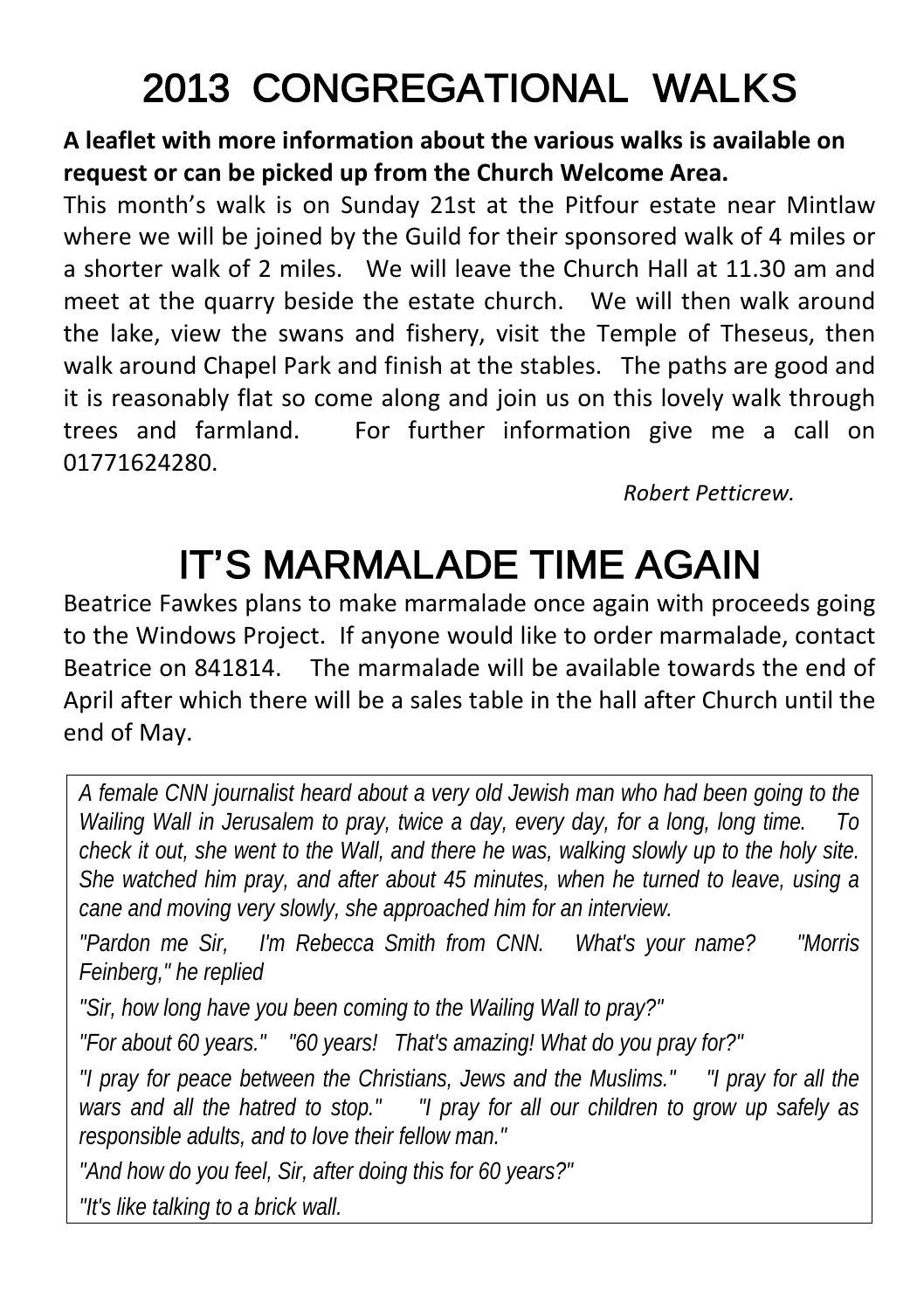

to **Mrs & Mrs Archie Reid, 11 Manse Road, Hatton** who celebrate their Ruby Wedding this month.



## WATCH AND TALK GROUP

Subject: THE LIFE OF JESUS

At the March meeting we watched "Strictly Kosher" a revealing account of the Jewish community in Manchester, part of the one and a quarter million Jews living in Britain today. Three of this community talked about the customs, traditions and festivals which are such an important part of their lives, whether they are non religious or orthodox.

They spoke of the difficulties resulting from the interpretation of biblical laws in modern society and also of their determination to preserve their family values. Food, clothes and haircuts are all governed by strict rules and their traditions are carefully preserved by circumcision, at times of marriage, the children's ba mitzvahs and festivals such as Purim.

One man, a survival of the holocaust, coming to Britain in 1945 and now with a very successful business, spoke touchingly of coming from the hell of the concentration camp to the paradise of life in Britain.

This DVD provoked a lively discussion. While we found some of the customs absurd we felt nostalgia for the times when we too had held community and family life as important as these Jews do in Manchester.

The next meeting will be on Monday 8 April when we will be watching "Old MacDonald had a Farm".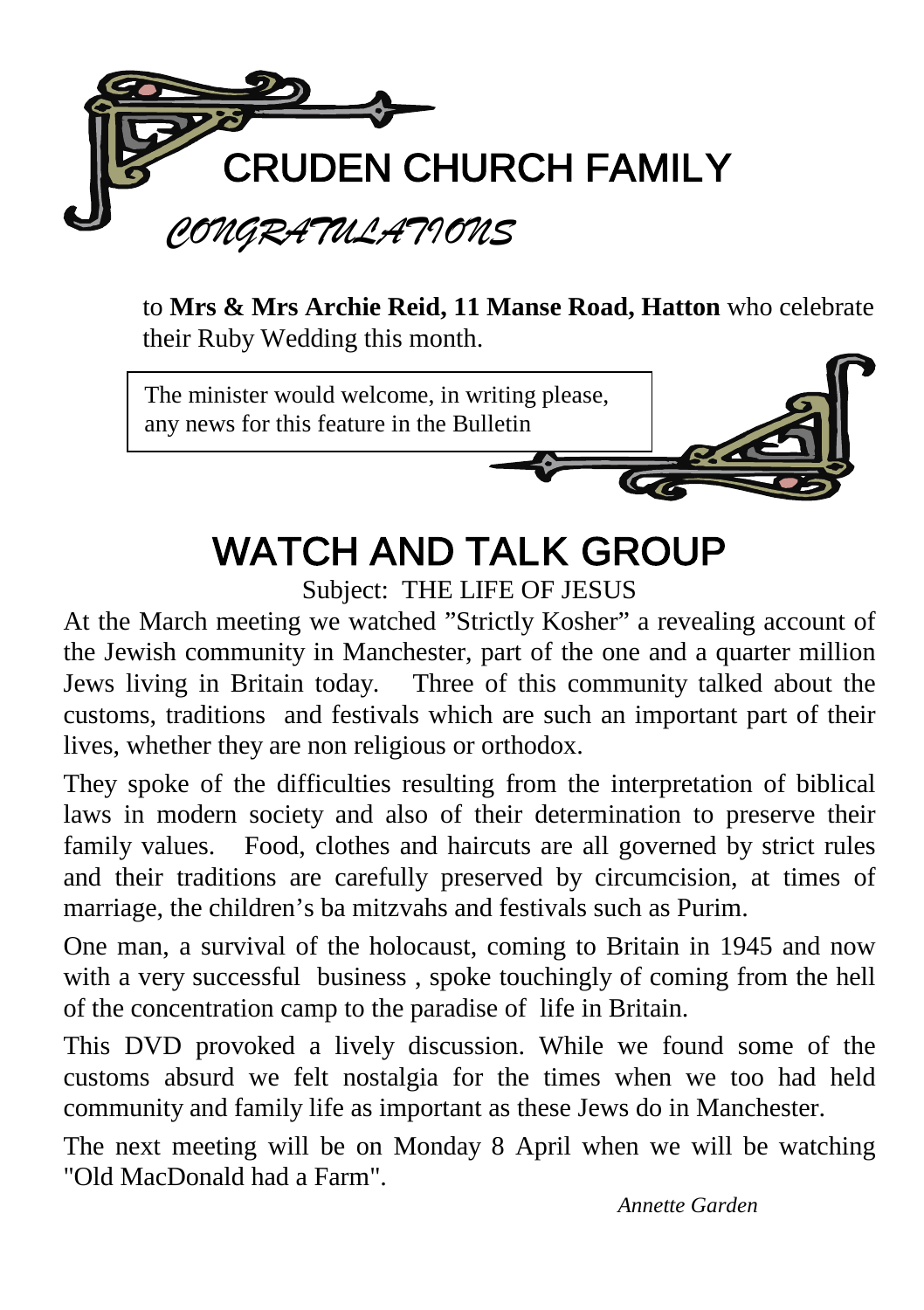### Spiritual Nurture

I recently attended a day conference organised by Kincardine and Deeside Presbytery, the theme of which was Spiritual Nurture in a Rural Context.

There were two main speakers for the day, the first being the Rev Iain Sutherland, a past Convener of the Church Rural Committee and the other being the Rev Albert Bogle, Moderator of the General Assembly.

Iain Sutherland led us through his early life, much of which was spent with grandparents who were crofters. He drew many parallels between a life in a crofting community and a life of faith. Jesus called us all to follow him and make disciples of others, similar to sheep depending on their shepherd. Through making disciples we build a stronger Church.

Easy to say, difficult to achieve, but, as someone else said on the day, we require challenges and God continually challenges us. At a time when we are having a Stewardship Campaign on the Time that we devote to the church this becomes even more challenging. Over a life time, culture and society have changed greatly and it could be argued the Church has not. We need to find ways to catch up and be more creative and active in our own communities in an attempt to create a culture for growth. Firstly we need to reflect on our own walk through life and from that encourage others.

Cruden Church has never been afraid to rise to challenges and frequently looks to find ways to interact with the community, the most recent example of this being the Messy Church which, from small beginnings, I hope continues to grow.

Albert Bogle led us through a session on prayer and nurture. He emphasised that without prayer nothing can happen and our spiritual lives are empty. Whether we believe it or not, we have all encountered the Holy Spirit, because God cares for us all. However that experience is different for everyone. He encouraged us to slow down then make more time for God in our lives and through our petitions and confessions God will then sustain us and in our brokenness lead and heal us in faith. Jesus encouraged us to follow him and as Albert Bogle said "I turned to follow because the cost not to was too high"

Will you turn and follow because the cost not to is too high? *Robert M Esson*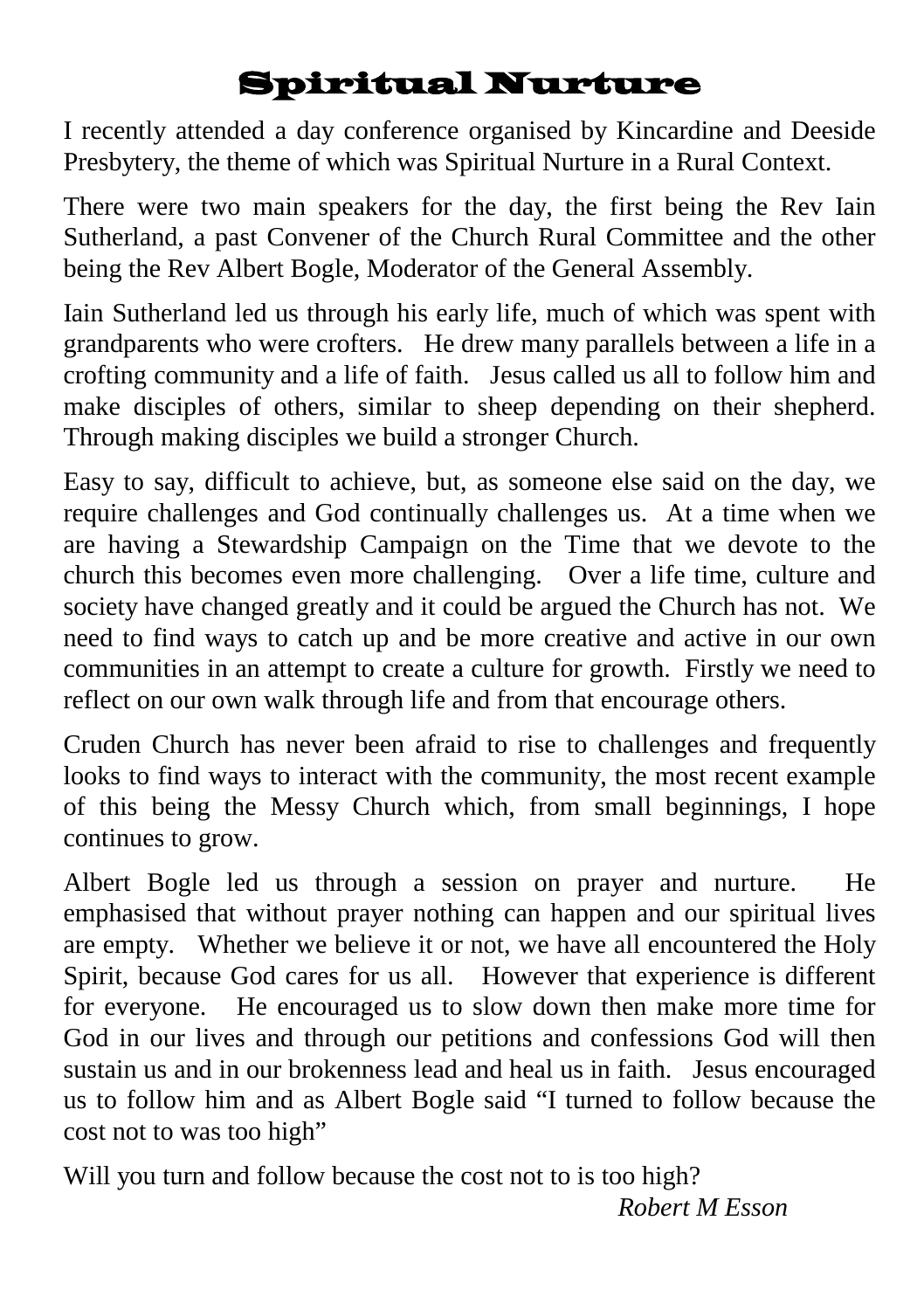#### **Minute of Annual Stated Meeting held on Sunday 10 March 2013 in Cruden Parish Church during the morning service. The Rev Rodger Neilson presided over the meeting which was opened with prayer.**

**Minute:** The minute of the 2012 Annual Stated Meeting was approved on the motion of Mrs Shonah Taylor seconded by Mrs Betty Forrester.

**Annual Accounts:** The accounts had been approved by the Kirk Session at its meeting on 18 February and, in the required independent examination, found to be in order. A summary of the accounts had been previously distributed to members in the Bulletin and a number of full copies including the budget for 2013 were made available to those attending the meeting.

Rosemary Pittendrigh, Treasurer, reported that receipts in the General Fund had increased by just over £3,500 thanks to an increase in tax recovered. Expenditure was down leading to a surplus £8,963. The Windows Project Fund had a small deficit over the year but has since been increased to a successful VAT reclaim. She expressed her thanks to the congregation for their continuing financial support.

Mrs Pittendrigh went on to give an account of the 2013 Budget which, even after achieving just a marginal increase of income compared to 2012 as against an expected expenditure increase of £3,250, shows a surplus of almost £4,500.

Mr Neilson thanked Mrs Pittendrigh for all her work throughout the year and expressed thanks also to the Congregation's Independent Examiner, Henry McIntosh.

**Minister's Report:** The Minister spoke of how the last twelve months had been dominated by the celebration of 1,000 years of worship in the parish. The three events held in conjunction with the other parish churches will be long remembered. He expressed his thanks to those who faithfully attended worship and those who made it possible organist, elders, those willing to be on door, tea, driving and cleaning rotas. Through the Bulletin, members have the opportunity to know all that is going on in the life of the congregation and the Bulletin deliverers were thanked.

**Election of Members to serve on Kirk Session Committees:** Having thanked the retiring members, Mr Neilson called for nominations to fill the three vacancies for members to serve on Session Committees. A number of people were proposed but did not wish to accept nomination

| Nominee           | Proposer                                                                                | Seconder               |
|-------------------|-----------------------------------------------------------------------------------------|------------------------|
| Janice Hutchinson | Wilma Moir                                                                              | <b>Beatrice Fawkes</b> |
| Ken Bruce         | Rosemary Pittendrigh                                                                    | Shonah Taylor          |
|                   | $\mu$ were no further nominations of envoyed willing to serve so $M_{\rm F}$ Neilson do |                        |

There were no further nominations of anyone willing to serve so Mr Neilson declared Mrs Hutchinson and Mr Bruce elected to serve on the Kirk Session Committees leaving one vacancy.

**Closure:** There being no other business, Mr Neilson closed the meeting with prayer.